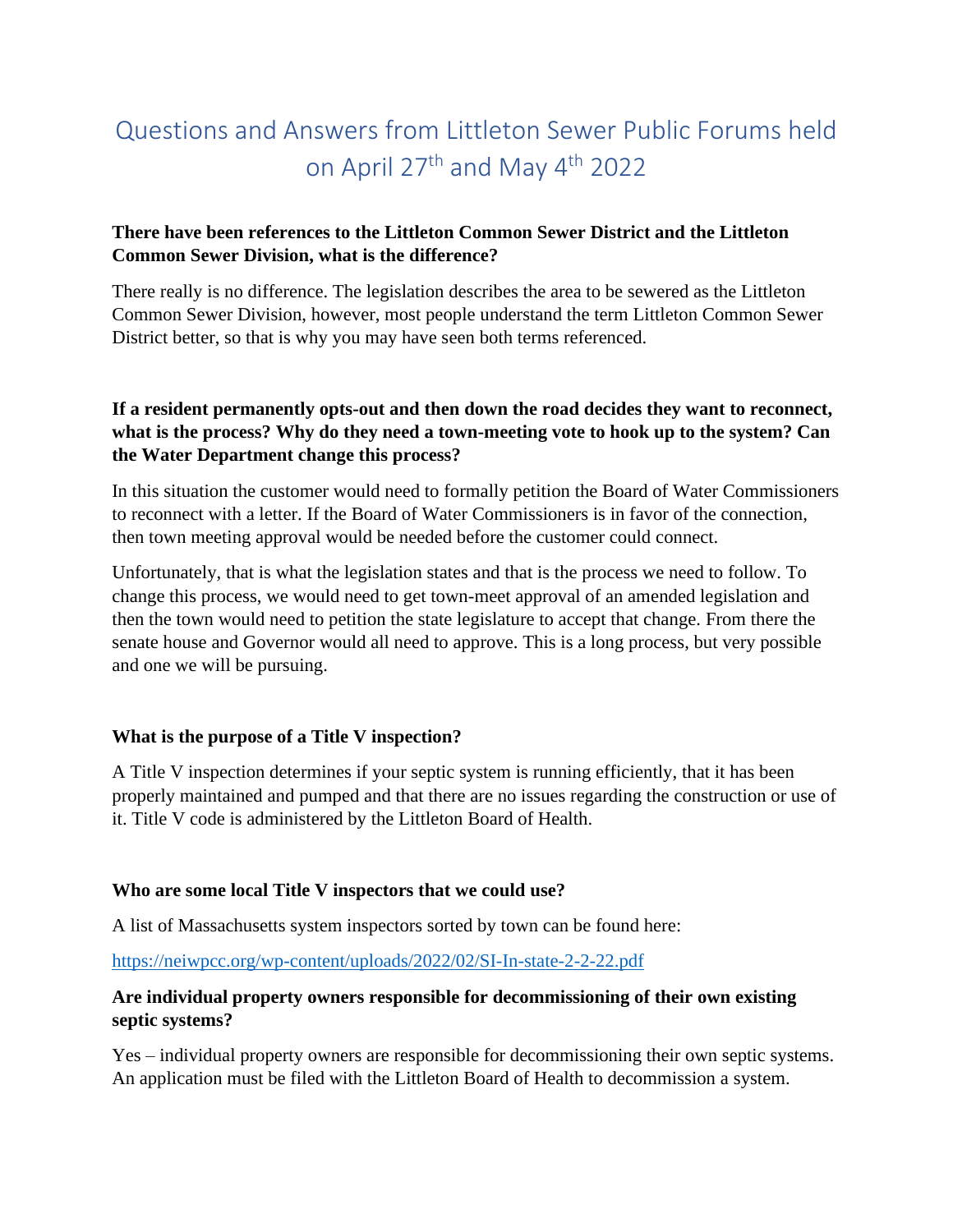## **What are the septic system removal standards in Littleton? Is there a clear definition of what is considered a decommissioned septic system?**

The Littleton Board of Health is responsible for approving the decommissioning of a septic system in town. For more information please contact the Board of Health at 978-540-2430.

## **Are mixed use buildings able to opt-out?**

Only single and two-family residential properties have the ability to opt-out. Properties owned by a tax-exempt organization will have the ability to opt-out as well.

## **When does the betterment fee take effect?**

The betterment fees will be assessed once we award a construction contract. We will be assessing half of the betterment fee at this point in time. The betterment fees will be attached to your tax bill.

# **If I connect to the system and pay the betterment fee all up front, do I need to pay interest?**

If you pay completely up front you won't pay interest.

# **How is this project being finance and what is the SRF loan?**

SRF is short for State Revolving Fund. The SRF loan is a loan program through the Massachusetts Clean Water Trust that is specifically for water and wastewater utilities. The sewer system construction will be financed by this loan at an interest rate at 1.5% over 30 years.

# **Does the sewer system have the ability to be expanded?**

Yes – The treatment facility, collection system and recharge site are being designed to be expandable. The system is being designed so that we can accept very low flows initially and then as flow gradually increased, we can incrementally add to the facility without a large capital commitment.

# **What is the two-year connection period and when does that begin?**

Property owners that do not opt-out must connect to the sewer system within two (2) years after the sewer is approved for use and a notice of sewer availability has been issued by the Board Water Commissioners. We anticipate the sewer system to be approved for use by the fall of 2024.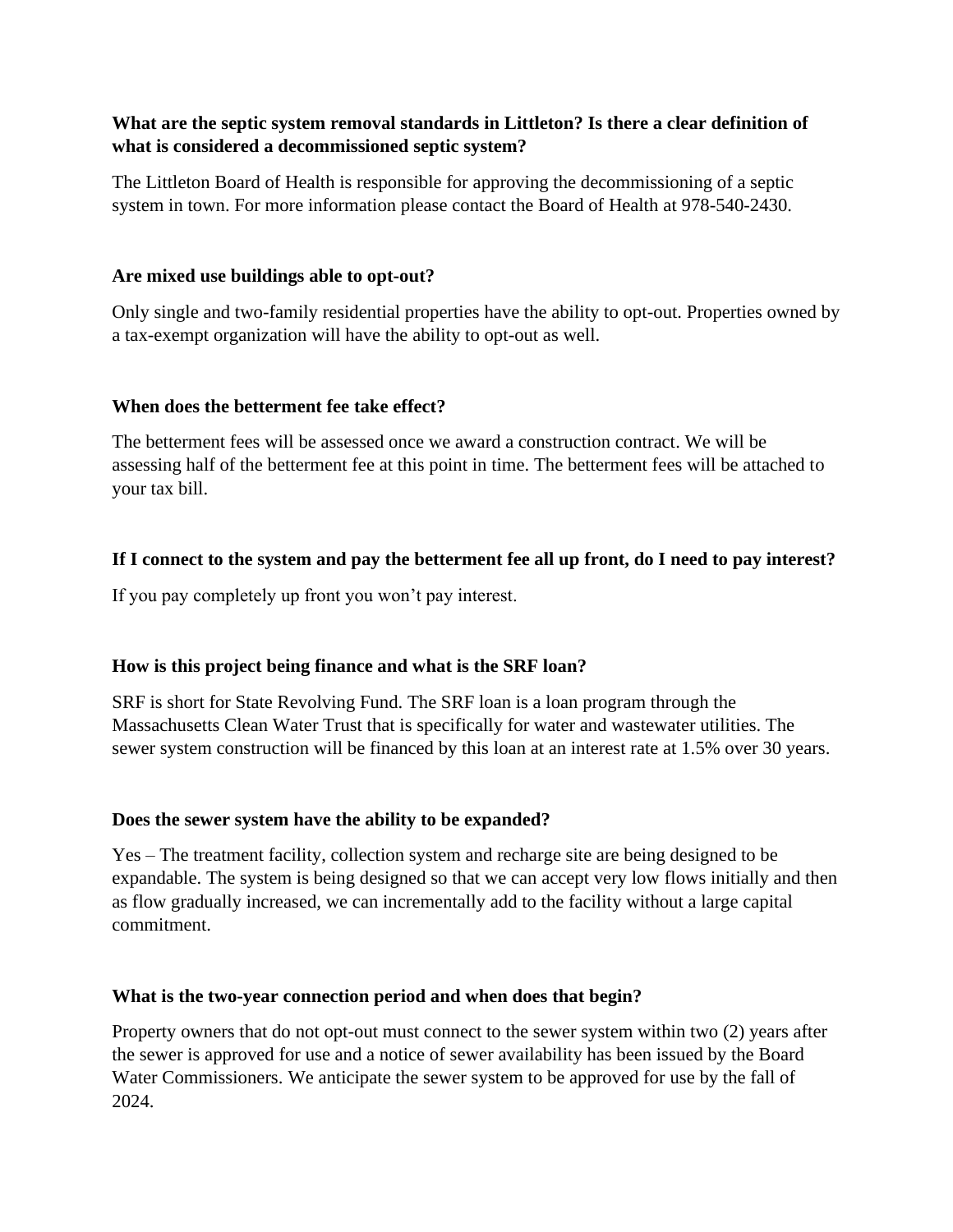#### **Where will project construction begin?**

Project construction will begin simultaneously on the Water Resource Recovery Facility and the Common Sewer Expansion. We are in the permitting process currently. We hope to go to bid later this summer and award a contract in August or September. Construction could begin as early as this fall.

## **If residents who are in the sewer district, but are not on the initial build-out want to connect, how do they go about doing so?**

Residents who would like to connect to the system and are not included in the initial build-out will need to submit an application to the Board of Water Commissioners.

The application can be found at<https://www.lelwd.com/sewer-division/> . Navigate to the Sewer Use Rules and Regulations tab and the applications are in appendixes C. There are application and processing fees that may apply.

#### **Do you anticipate construction delays due to various supply chain issues?**

Yes – we are anticipating various delays due to supply chain issues. This is why it's extremely important that we are able to bid and award a construction contract as soon as possible.

#### **What happens if a commercial customer does not want to connect?**

Commercial properties do not have the option to opt-out of the system. Properties connecting to the system have 2 years to do so once the system becomes available to them.

The legislation states: Prior to or upon the start of construction of the sewer system, properties that have been given access to the sewer system and have not opted out of the Littleton common smart sewer division pursuant to section 3, shall be required, by the board of water commissioners or other duly authorized officer having charge of the maintenance and repair of the sewer system, **to connect to the sewer system not later than 2 years after the sewer is approved for use and a notice of sewer availability has been issued by the board of water commissioners, or other duly authorized officer, and received by the property owner.**

## **What is the anticipated construction time?**

We are estimating construction will take 18-24 months for the entire system. We will have a better understanding of the schedule after a construction contract has been awarded.